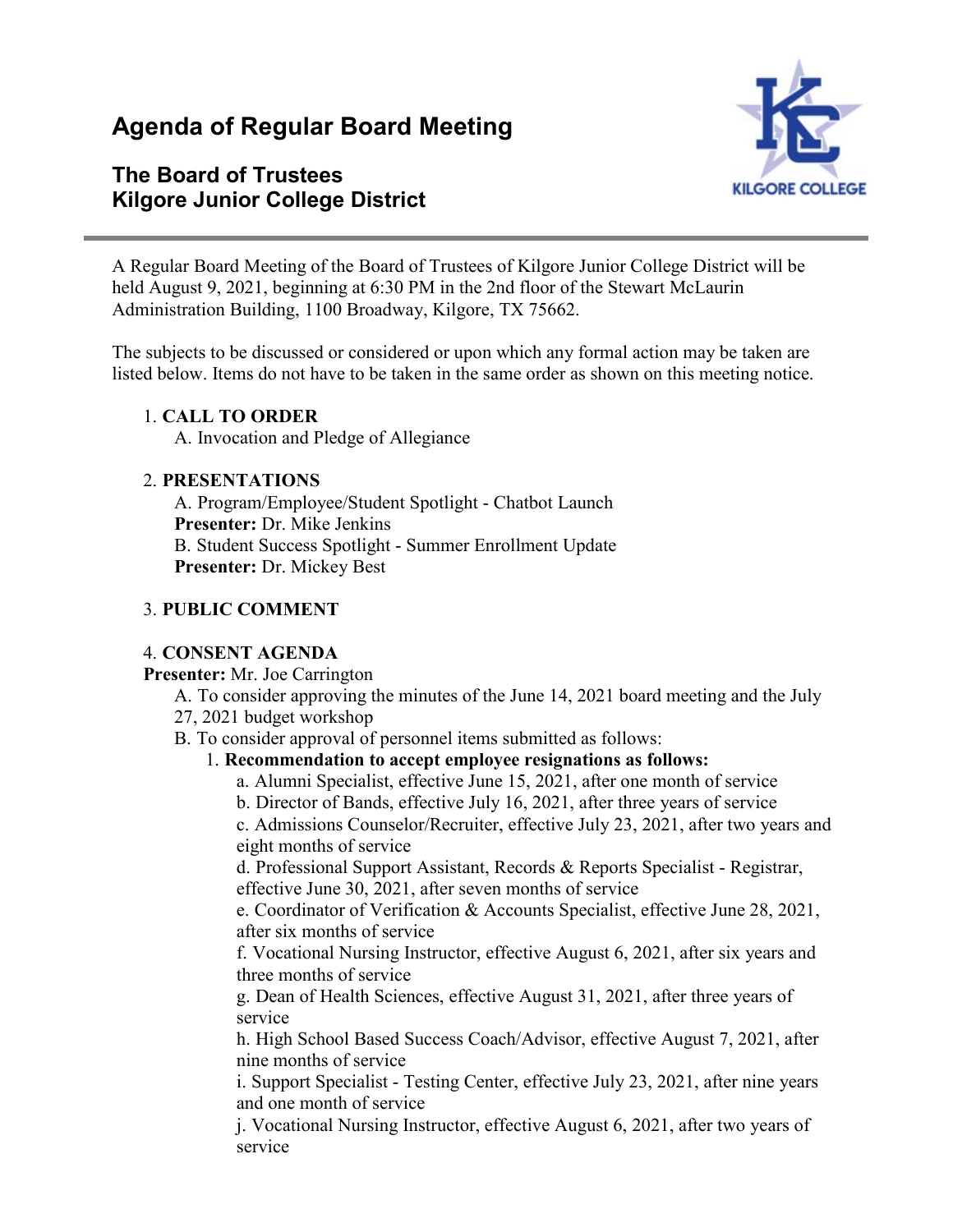k. Biology Instructor, effective August 31, 2021, after three years of service l. Police Officer, effective July 22, 2021, after two years and six months of service

m. Assistant Basketball Coach, effective July 31, 2021 after two years and three months of service

n. Professional Support Assistant - Health Sciences, effective August 9, 2021, after five years and six months of service

#### 2. **Recommendation to change employment as follows:**

a. Payroll & Benefits Manager to Accountant, effective July 1, 2021

b. Cashier to Payroll & Benefits Manager, effective July 1, 2021

c. Department Chair & Instructor, Math to Associate Dean of Arts & Sciences, effective August 1, 2021

d. Associate Director of Financial Aid to Interim Director of Financial Aid, effective July 16, 2021

e. Student Loan Coordinator to Interim Assistant Financial Aid Director, effective July 16, 2021

#### 3. **Recommendation of employment as follows:**

a. Philosophy Instructor, Arts & Sciences, effective September 1, 2021

b. English Instructor, Arts & Sciences, effective September 1, 2021

c. Accountant, Business Office, effective July 1, 2021

d. Success Coach/Advisor High School Based, Student Services, effective July 16, 2021

e. Vice President of Organizational Effectiveness & Excellence, Administration, effective July 16, 2021

f. Vice President of Instruction & Chief Academic Officer, Administration, effective August 1, 2021

g. Psychology Instructor, Arts & Sciences, effective September 1, 2021

h. Director of Bands & Music Instructor, Arts & Sciences, effective August 1, 2021

i. English Instructor, Arts & Sciences, effective September 1, 2021

j. Progrm Director & Instructor, Radiologic Tech, Health Sciences, effective September 1, 2021

k. Support Specialist - Purchasing, Business Office, effective August 1, 2021 l. Support Specialist - Cashier, Business Office, effective July 16, 2021

m. Esports Coach, Business & Information Technology, effective September 1, 2021

n. Coordinator of Verification and Accounts - Financial Aid, effective August 16, 2021

o. Project Coach - Early Childhood, Arts & Sciences, effective August 16, 2021

p. Biology Instructor, Arts & Sciences, effective September 1, 2021

q. Mathematics Instructor, Arts & Sciences, effective September 1, 2021

r. Chemistry Instructor, Arts & Sciences, effective September 1, 2021

s. Professional Support Assistant - Records & Reports Specialist, Student Services, effective August 16, 2021

C. To consider payment of legal fees

#### 5. **EXECUTIVE SESSION**

Adjournment into executive session pursuant to Texas Government Code Sections 551.071 -